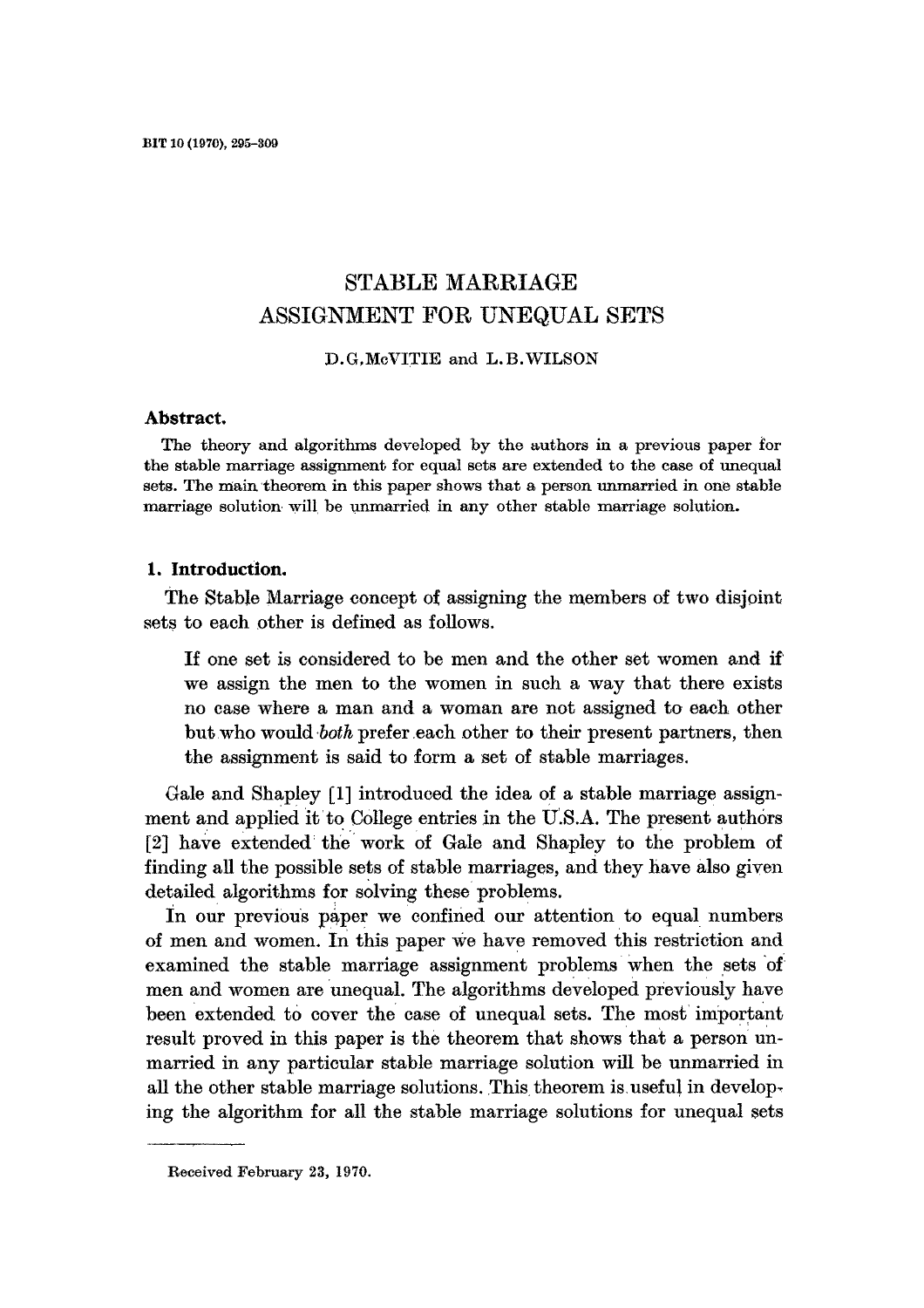from that for equal sets. It will also influence the method of applying the stable marriage assignment methods to the problem of student entry to university, which it is hoped to discuss in a later paper.

## **2. Basic Concepts.**

## 2.1. *Definition of a Stable Marriage.*

Consider two distinct sets  $A$  and  $B$ . An assignment of the members of  $A$  to the members of  $B$  is said to be a stable marriage if and only if, there exist no elements  $a$  and  $b$  (belonging to  $A$  and  $B$  respectively) which are not assigned to each other but who would both prefer each other to their present partners.

The sets must be distinct but the number of elements of each set need not be the same. The members of each set will list the members of the other set in order of preference. However, these choice lists need not be complete; for example if the candidates for University entrance are the members of one set, they will not be expected to list all the possible University courses in their choice list. It is useful in the theoretical work to consider the members of one set to be men and the members of the other to be women.

#### 2.2. *Optimality.*

For any given sets  $A$  and  $B$  there are in general several stable marriage solutions. Three of these will be defined as follows:

*Male optimal stable solution.* This is the stable solution when every man is at least as well off under it as under any other stable solution.

*Female optimal stable solution.* This is similar except that the women get their best possible choices.

*Minimum choice stable solution.* In this stable solution the sum of the choice numbers of the men and the women is a minimum. This solution may not be unique but it provides a sort of unselfish optimal solution giving credit to low choice numbers in both sets.

The minimum choice solution may coincide with either the male optimal or female optimal solution. If the male and female optimal solutions are the same then there is only one solution.

### **3. Unequal numbers of men and women.**

In the previous paper by McVitie and Wilson [2] the numbers of men and women were equal. This restriction will be removed and the effect on the algorithms discussed.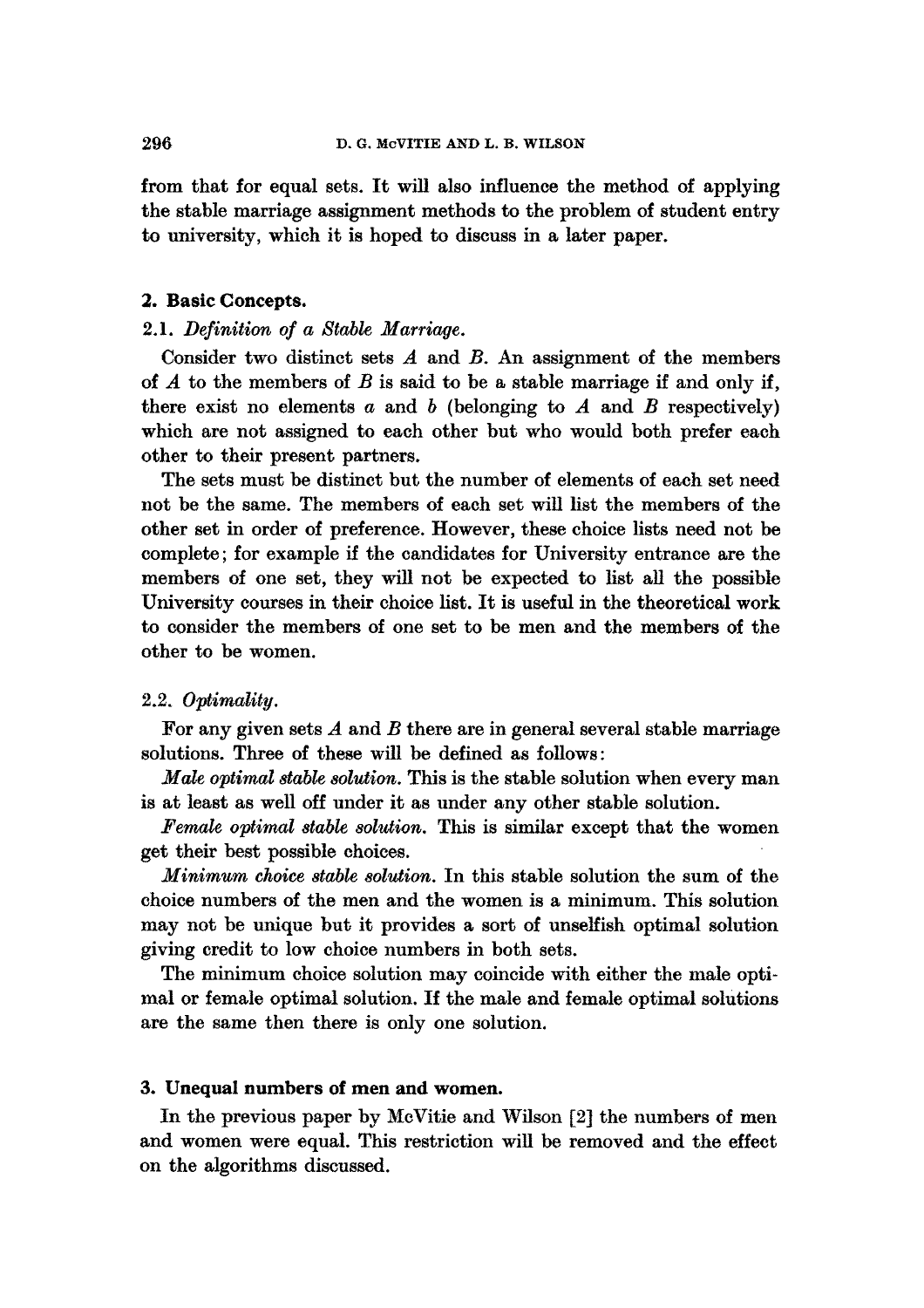We will consider a marriage problem in which there are  $n$  men and  $k$ women. Let each man and woman list all the members of the opposite sex in order of preference as before. A stable set of marriages is required with as many men and women married as possible. Hence there will be  $|n - k|$  men or women single after the stable marriages have been formed.

We wish to consider the following three situations.

- (i) A particular stable solution is required, this usually being the male optimal solution.
- (ii) Any single stable solution is required with no restrictions on which solution is obtained.
- (iii) All the stable solutions are required.

## 3.1. *A particular single stable solution.*

We will consider in this section that the particular solution required is the male optimal solution. Obviously the female optimal solution can be obtained by analogous methods. The algorithms given in the previous paper [2] for equal sets of men and women can be applied for unequal sets if the stopping condition is altered. In the equal set algorithms the men proposed to the women and the male optimal solution was obtained. The stopping conditions can be modified so that if there are fewer men than women  $(n < k)$  the algorithm is stopped when n of the women have been proposed to, and if there are more men than women  $(n > k)$  the algorithm is stopped when each man is either being kept in suspense by some woman or has been refused by all the women.

The Recursive algorithm given for equal sets in [2] has been modified to deal with unequal sets. This modified algorithm is given in Appendix A. The main point to note is that in the sub-procedure *PROPOSAL* we must cater for the men running through all their choices.

#### 3.2. *Any single stable solution.*

If we look at the algorithm discussed in the previous section for finding the male optimal solution we see it works well when there are less men than women. However, when the men are more numerous, several men will have to exhaust their choice lists since they will not be chosen by any woman and wilt be the men who end up unmarried.

Clearly a more efficient algorithm for finding a single stable marriage would operate such that the less numerous set proposed. Thus, if there are less men than women, the men propose and the male optimal solu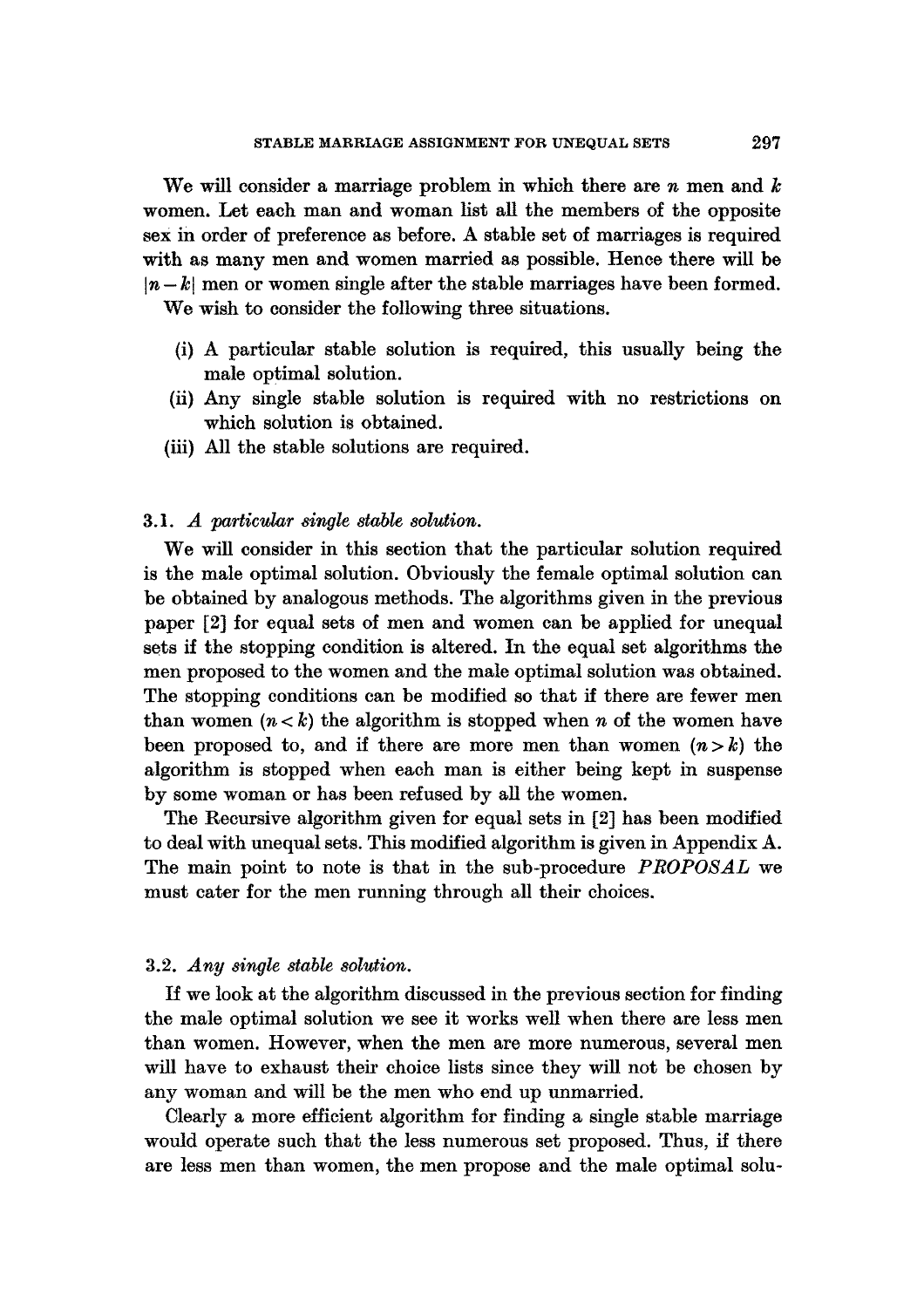tion is obtained. However, if there are more men than women, the women propose and the female optimal solution is obtained.

The algorithm (Appendix A) which gives the male optimal solution could be used for this case by making sure that when called with more men than women  $(n > k)$  the actual parameters corresponding to malechoice, femalechoice,  $n$  and  $k$  were in fact femalechoice, malechoice,  $k$ and  $n$  respectively. However, a separate algorithm, given in Appendix  $B$ , has been written for finding any single stable solution. This procedure determines which is the smaller set and the smaller set then proposes. Since the smaller set always proposes there is no longer any need to check for proposers exhausting their choice lists.

#### 3.3. *All the stable solutions.*

The following very useful and interesting theorem enables the multiple solution algorithm described by the authors for equal sets [2] to be applied to the stable marriage problem for unequal sets.

THEOREM. *In a marriage problem of n men and l¢ women if any person is unmarried in one stable marriage solution he or she will be unmarried in all the stable solutions.* 

**PROOF.** Let the larger set propose. Then  $|k-n|$  members of this set will be single at the first stable solution obtained by a Gale and Shapley type method, and these people will have proposed to all their choices. Now by a theorem proved by Gale and Shapley [I] (see also theorem 1 in reference [2]) this stable solution is optimal for the larger set. Therefore, those single in the first stable solution can do no better than remain single in any other stable solution.

Using the above theorem the algorithm for finding the stable marriage solutions for  $n$  men and  $k$  women can be formulated. The algorithm, which is given in Appendix C, is similar to that for finding all the stable marriage solutions for equal sets given by the authors [2]. The theorem given above is followed in the algorithm by letting the larger set propose. Thus when the first stable marriage solution is found it is the optimum for the larger set. As the unmarried members of the larger set have made all their proposals (and had them all rejected) they play no further part in the algorithm. The rest of the algorithm after the first stable marriage solution is essentially the same as for the equal set case. Thus the subprocedures "breakmarriage", "proposal" and "refusal" are apart from a few slight changes the same as those given in [2] for equally sized sets.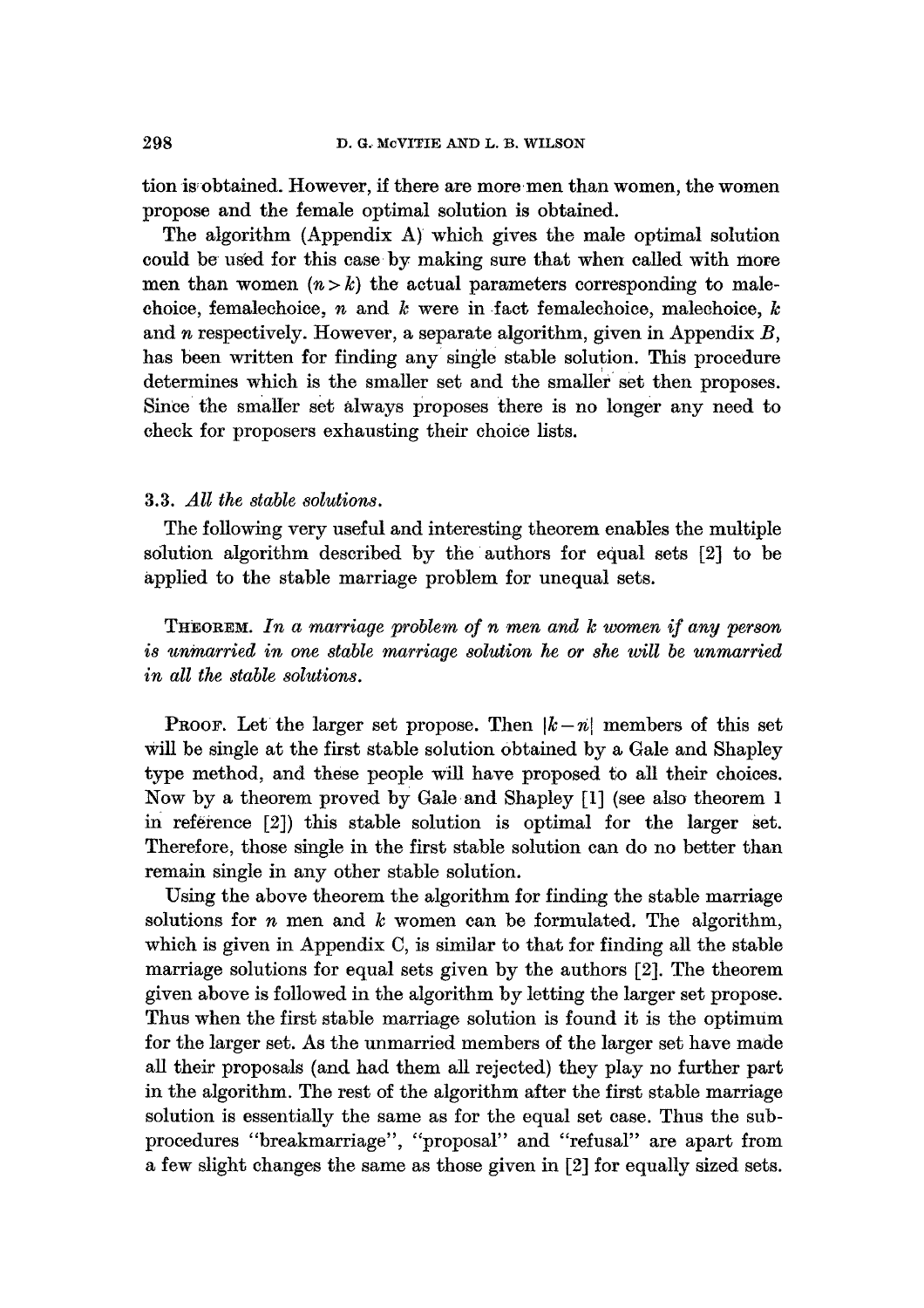The minimum choice stable solution can be deduced from the procedure by printing out the sum of the choice numbers for each stable solution.

### **4. Results and Discussion.**

The algorithms (Appendices A, B and C) were tested in Whetstone Algol on the KDF9 computer for several different sized sets of men and women. In our earlier paper [2] the results were given for a case of 8 men and 8 women. The algorithm for finding all the stable marriage solutions for equal sets gave 9 stable solutions in this case. In order to test the unequal set case the original problem was altered in various ways. First, two extra men were added to the problem to get the choice matrices shown in Table 1. The extra men 9 and 10 were added to the female choice matrix so that they were always a worse choice than the woman's choice in the male optimal solution. The male optimal are indicated by the asterisks in Table 1. The choice lists of the men 9 and 10 were arbitrary. The results for these choice matrices are given in Table 2 and as expected are the same nine solutions  $S_1S_2...S_9$  as obtained previously for the  $8 \times 8$  case with men 9 and 10 unmarried.

|    | chooses | 5                                                                                                                                                                       | 7              | ı              | $\boldsymbol{2}$ | 6                | 8                | $\overline{\bf 4}$ | 3                |                  |    |
|----|---------|-------------------------------------------------------------------------------------------------------------------------------------------------------------------------|----------------|----------------|------------------|------------------|------------------|--------------------|------------------|------------------|----|
|    |         | $\boldsymbol{2}$                                                                                                                                                        | 3              | 7              | 5                | 4                | ı                | 8                  | ß                |                  |    |
|    | chooses | 8                                                                                                                                                                       | 5              | ı              | 4                | 6                | $\bf{2}$         | 3                  | 7                |                  |    |
|    | chooses | 3                                                                                                                                                                       | 2              | 7              | 4                | ı                | 6                | 8                  | 5                |                  |    |
|    | chooses | 7                                                                                                                                                                       | $\overline{2}$ | 5              | ı                | 3                | 6                | 8                  | 4                |                  |    |
|    | chooses | ı                                                                                                                                                                       | 6              | 7              | 5                | 8                | 4                | 2                  | 3                |                  |    |
| 7  | chooses | $\bf{2}$                                                                                                                                                                | 5              | 7              | 6                | 3                | 4                | 8                  |                  |                  |    |
| 8. | chooses | 3                                                                                                                                                                       | 8              | 4              | 5                | 7                | 2                | 6                  |                  |                  |    |
| 9  | chooses | ı                                                                                                                                                                       | 6              | 7              | 4                | $\boldsymbol{2}$ | 5                | 8                  | 3                |                  |    |
|    |         | 7                                                                                                                                                                       | 4              | 5              | 8                | $\boldsymbol{2}$ | ı                | 3                  | 6                |                  |    |
|    |         |                                                                                                                                                                         |                |                |                  |                  |                  |                    |                  |                  |    |
|    |         | 5                                                                                                                                                                       | 3              | 7              | $6*$             | 9                | 10               | ı                  | $\boldsymbol{2}$ | 8                | 4  |
|    |         | 8                                                                                                                                                                       | 6              | 3              | 5                | $7*$             | $\boldsymbol{2}$ | ı                  | 10               | 9                | 4  |
|    |         | I                                                                                                                                                                       |                | 6              | $2*$             | 10               | 4                | 9                  | 8                | 7                | 3  |
|    |         | $8*$                                                                                                                                                                    | 7              | 3              | 9                | $\boldsymbol{2}$ | 4                | ı                  | 5                | 6                | 10 |
|    | chooses | 6                                                                                                                                                                       | 4              | 7              | 3                | 8                | l*               | 10                 | 9                | $\boldsymbol{2}$ | 5  |
| 6  | chooses | 2                                                                                                                                                                       | 8              | 5              | $4*$             | 6                | 3                | 9                  | 7                | ı                | 10 |
|    | chooses | 7                                                                                                                                                                       | 5*             | 10             | 9                | $\overline{2}$   | ı                | 8                  | 6                | 4                | 3  |
| 8  | chooses | 7                                                                                                                                                                       | 4              | ı              | 5                | $\bf{2}$         | $3*$             | 9                  | 10               | 6                | 8  |
|    |         | Men choose women in order<br>1<br>2 chooses<br>3.<br>4<br>5.<br>6.<br>10 chooses<br>Women choose men in order<br>1 chooses<br>2 chooses<br>3 chooses<br>4 chooses<br>5. |                | $\overline{5}$ |                  |                  |                  |                    |                  |                  |    |

Table 1. *Number of men=* 10. *Number of women = S.*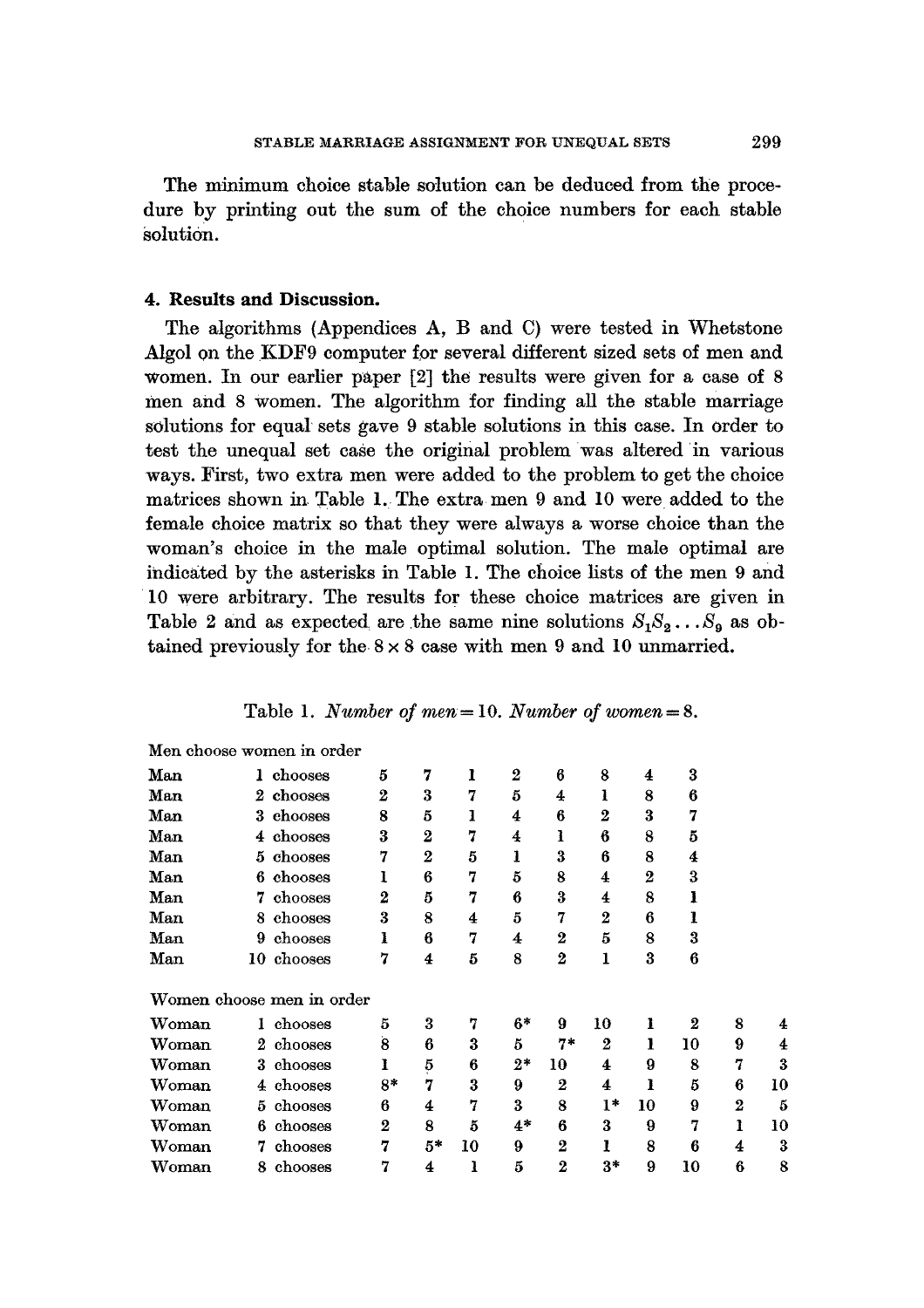| Man                 |         | $S_1$ | $S_{2}$ | $S_3$ | $\mathcal{S}_4$ | $S_5$ | $S_{\bf 6}$ | $S_7$ | $S_{\bf 3}$ | $S_9$ |
|---------------------|---------|-------|---------|-------|-----------------|-------|-------------|-------|-------------|-------|
|                     | marries | 5     | 8       | 3     | 3               | 3     | 3           | 8     | 8           | 8     |
| $\bf{2}$            | marries | 3     | 3       | 6     | 6               | 6     | 6           | 3     |             |       |
| 3                   | marries | 8     | 5       | 5     |                 | 2     |             |       | 2           |       |
| 4                   | marries | 6     | 6       | 8     | 8               | 8     | 8           | в     | 6           |       |
| 5                   | marries |       |         |       |                 |       | 2           | r,    |             |       |
| 6                   | marries |       |         |       | 5               | 5     | 5           | 5     | 5           | ñ     |
| 7                   | marries | 2     | 2       | 2     | 2               | 7     | 7           | 2     |             |       |
| 8                   | marries | 4     | 4       |       | 4               |       | 4           |       |             |       |
| Number of proposals |         | 32    | 38      | 47    | 51              | 59    | 54          | 42    | 50          | 45    |
| Choice Count        |         | 64    | 65      | 67    | 66              | 70    | 67          | 64    | 68          | 65    |

Table 2. *Stable solutions for the case of* 10 men and 8 women.

Table 3. *Number of men = 8. Number of women = 11.* 

|       | Men choose women in order |                |                |                  |                  |                |                  |                  |          |    |          |    |
|-------|---------------------------|----------------|----------------|------------------|------------------|----------------|------------------|------------------|----------|----|----------|----|
| Man   | chooses<br>1.             | 5              | 7              | 1                | 2                | 6              | 8                | 4                | 3*       | 9  | 10       | 11 |
| Man   | chooses<br>2              | $\overline{2}$ | 3              | 7                | 5                | 4              | ı                | 8                | 6*       | 10 | 11       | 9  |
| Man   | chooses<br>3              | 8              | 5              | 1                | 4                | 6              | $2*$             | 3                | 7        | 11 | 9        | 10 |
| Man   | chooses<br>4              | 3              | 2              | 7                | 4                | 1              | 6                | $8*$             | 9        | 10 | 5        | 11 |
| Man   | chooses<br>5.             | 7              | $\overline{2}$ | 5                | ł*               | 11             | 9                | 3                | 6        | 10 | 8        | 4  |
| Man   | chooses<br>6              | ı              | 6              | 7                | 5*               | 9              | 11               | 10               | 8        | 4  | $\bf{2}$ | 3  |
| Man   | chooses<br>7              | 2              | 5              | 7*               | 11               | 10             | 6                | 9                | 3        | 4  | 8        | ı  |
| Man   | chooses<br>8              | 3              | 8              | $4*$             | 5                | 9              | 7                | 10.              | $\bf{2}$ | 6  | 11       | ı  |
|       | Women choose men in order |                |                |                  |                  |                |                  |                  |          |    |          |    |
| Woman | 1 chooses                 | 5              | 3              | 7                | 6                | ı              | 2                | 8                | 4        |    |          |    |
| Woman | 2 chooses                 | 8              | 6              | 3                | 5                | 7              | $\boldsymbol{2}$ | 1                | 4        |    |          |    |
| Woman | chooses<br>3.             | ı              | 5              | 6                | $\boldsymbol{2}$ | 4              | 8                | 7                | 3        |    |          |    |
| Woman | 5 chooses                 | 8              | 7              | 3                | $\bf{2}$         | 4              | ı                | -5               | 6        |    |          |    |
| Woman | $5$ chooses               | 6              | 4              | 7                | 3                | 8              | ı                | $\boldsymbol{2}$ | 5        |    |          |    |
| Woman | chooses<br>6.             | 2              | 8              | 5                | 4                | 6              | 3                | -7               | ı        |    |          |    |
| Woman | chooses<br>7              | 7              | 5              | $\boldsymbol{2}$ | ı                | 8              | 6                | 4                | 3        |    |          |    |
| Woman | chooses<br>8.             | 7              | 4              | 1                | 5                | $\overline{2}$ | 3                | 6                | 8        |    |          |    |
| Woman | chooses<br>9.             | 2              | 3              | 8                | 6                | 4              | ı                | 5                | 7        |    |          |    |
| Woman | 10 chooses                | 8              | 6              | 3                | $\bf{2}$         | 1              | 4                | 7                | 5        |    |          |    |
| Woman | 11 chooses                | 6              | 3              | 5                | 2                | 7              | ı                | 8                | 4        |    |          |    |

The second alteration to the original problem was to add three extra women and obtain the choice matrices shown in Table 3. The extra three women 9, 10 and 11 were added to the malechoice matrix in such a way that they were always a worse choice than the man's choice in the female optimal stable solution. Also the choice lists of the extra women 9, 10 and 11 were arbitrary. As before the nine stable solutions were obtained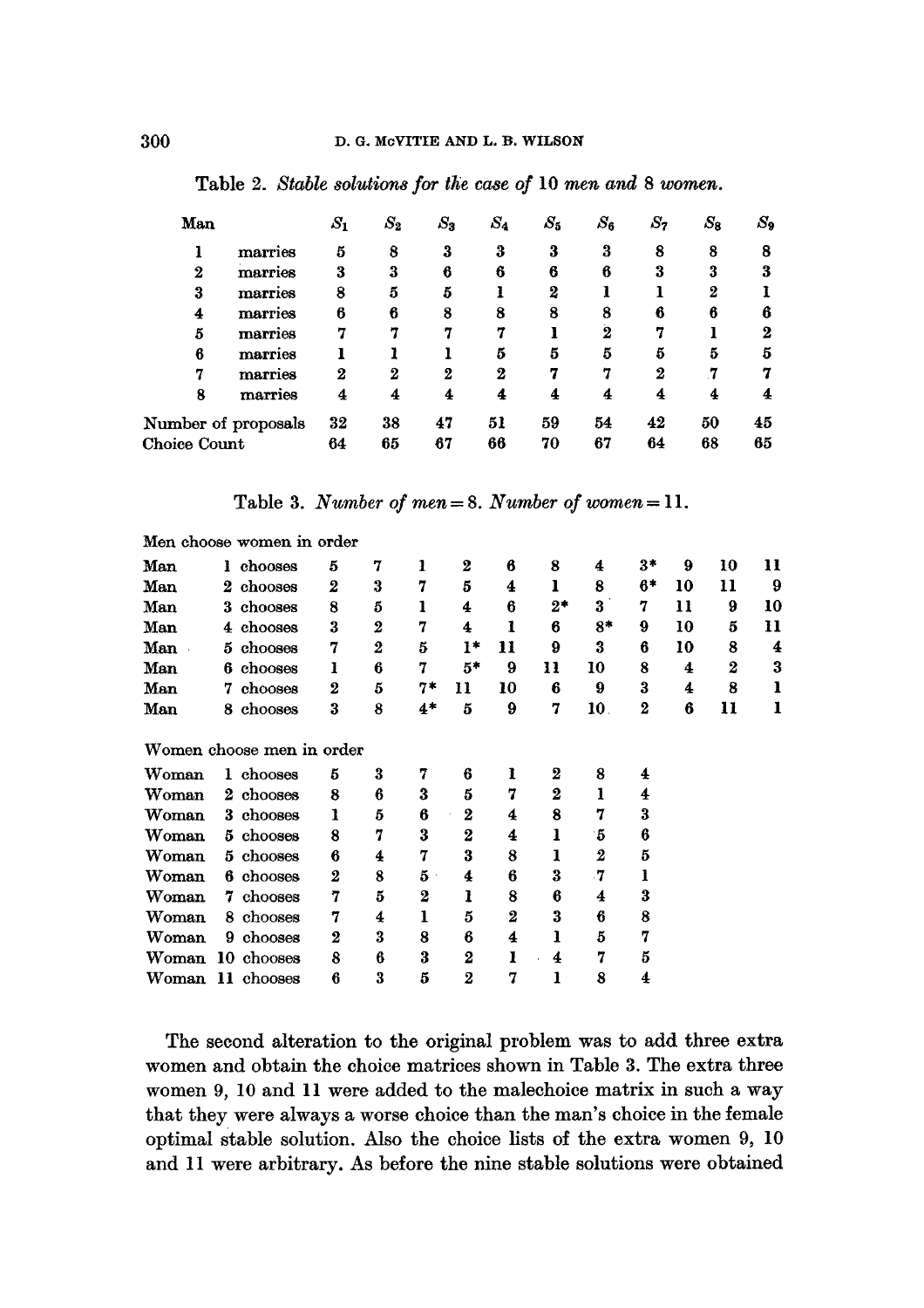and the extra women 9, 10 and 11 were unmarried. However, since the larger set always propose, in this case the women did the proposing and so the solutions were obtained in a different order as shown in Table 4. In comparison with Table 2 the order is  $S_5$ ,  $S_6$ ,  $S_3$ ,  $S_2$ ,  $S_1$ ,  $S_4$ ,  $S_7$ ,  $S_9$ ,  $S_8$ with the female optimal solution first.

| Man                 |          |    |                |                  |        |    |                  |                  |    |
|---------------------|----------|----|----------------|------------------|--------|----|------------------|------------------|----|
|                     | 3        | 3  | 3              | 8                | 5      | 3  | 8                | 8                | 8  |
| $\overline{2}$      | 6        | 6  | 6              | 3                | 3      | 6  | 3                | 3                | 3  |
| 3                   | $\bf{2}$ | ı  | 5              | 5                | 8      | 1  |                  |                  | 2  |
| 4                   | 8        | 8  | 8              | 6                | 6      | 8  | 6                | 6                | 6  |
| 5                   |          | 2  | 7              | 7                | 7      | 7  | 7                | $\boldsymbol{2}$ |    |
| 6                   | 5        | 5  | ı              |                  |        | 5  | 5                | 5                | 5  |
| 7                   | 7        | 7  | $\overline{2}$ | $\boldsymbol{2}$ | 2      | 2  | $\boldsymbol{2}$ | 7                | 7  |
| 8                   | 4        | 4  | 4              | 4                | 4      | 4  | 4                | 4                | 4  |
| 9<br>10             |          |    |                |                  | Single |    |                  |                  |    |
| Number of proposals | 35       | 37 | 44             | 51               | 56     | 39 | 46               | 44               | 42 |
| Choice Count        | 78       | 75 | 75             | 73               | 72     | 74 | 72               | 73               | 76 |

|  |  |  |  | Table 4. Stable solutions for the case of 8 men and $11$ women. |  |  |  |  |  |  |  |  |  |
|--|--|--|--|-----------------------------------------------------------------|--|--|--|--|--|--|--|--|--|
|--|--|--|--|-----------------------------------------------------------------|--|--|--|--|--|--|--|--|--|

The female choice matrix given in Table 1 was now altered by changing the choice list of woman 3 to be

#### 15106249873

Thus we advance man 10 in her choice list so that he is now between man 1 (her choice in the female optimal solution,  $S_5$ ) and man 2 (her choice in the male optimal solution,  $S_1$ ). The solutions obtained were  $S_3$ ,  $S_4$ ,  $S_5$ ,  $S_6$ . The other five solutions obtained previously are now unstable. We can see this by looking at the previous male optimal solution  $S_1$ . In this solution woman 3 is married to man 2, but she would prefer man 10 who is unmarried, and man 10 would prefer woman 3 to being single. Therefore  $S_1$  is now unstable.

This example introduces an interesting point that even though the extra men 9 and 10 do not get married in any stable marriage solution their presence can effect the allowable stable solutions. Originally we attempted to make our algorithm more efficient by letting the smaller set propose, finding the optimal stable solution for the smaller set, then discarding all the unmarried members of the larger set and treating the problem as one of equal size sets. This example shows why such an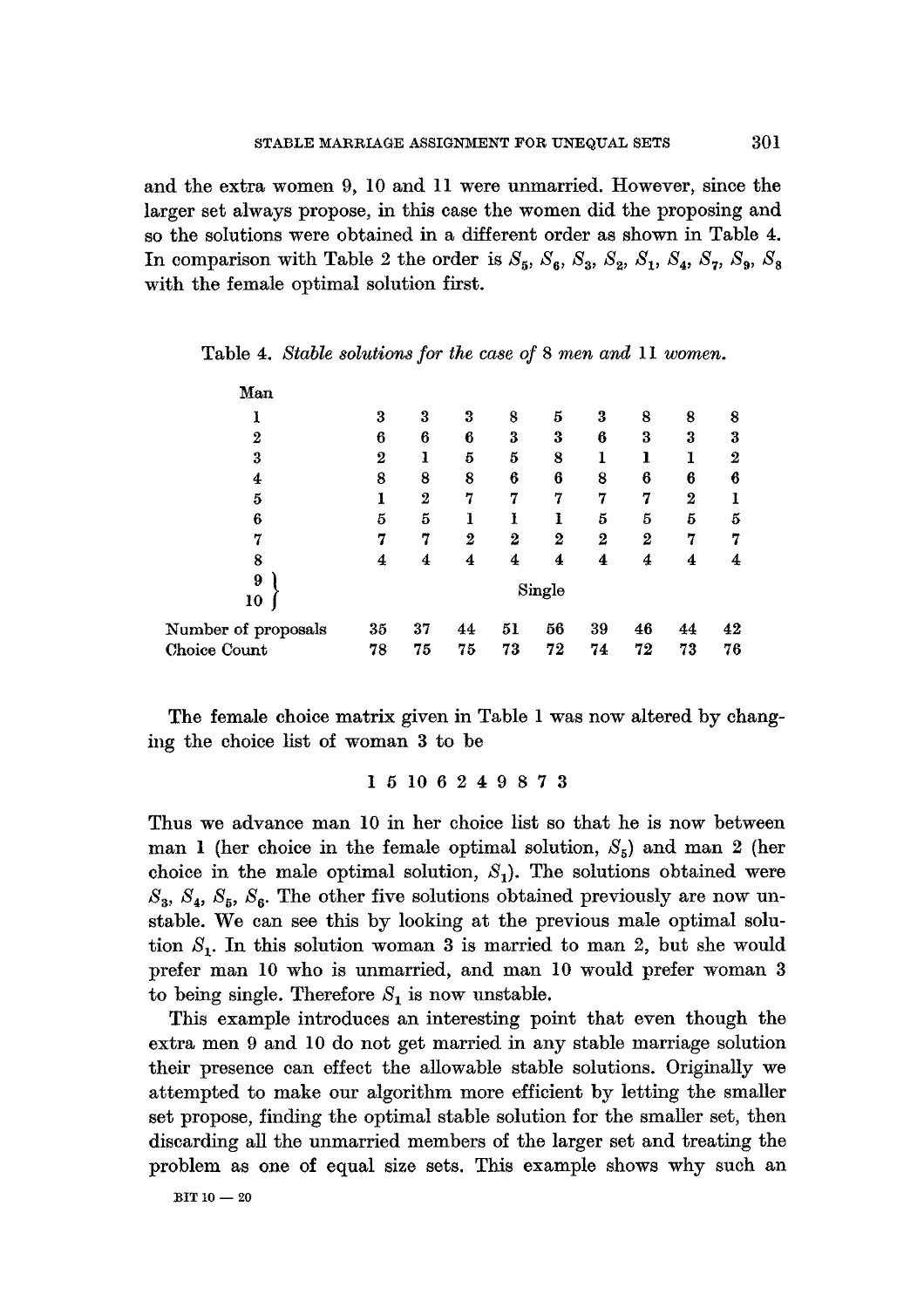algorithm is not correct and would give the invalid solutions  $S_1$ ,  $S_2$ ,  $S_7$ ,  $S_8$  and  $S_9$ .

The algorithms *MOSM* (Appendix A) and *SM* (Appendix B) were tested with the data of Tables 1 and 3. The algorithm *MOSM* gave the solution  $S_1$  in each case. The algorithm *SM* gave the solution  $S_5$  for the data of Table 2 and Solution  $S<sub>1</sub>$  for the data of Table 3.

It is hoped to discuss in a later paper the application of the stable marriage assignment theory to the entry of students through the University Central Council for Admissions (UCCA) system. However, two interesting points emerge from the present paper. First, the basic theorem shows that no matter what stable marriage assignment is used those who are not acceptable in one stable marriage assignment will not be in any other. Hence, no matter what strategy is used, student optimal, university optimal or something in between, the same students will get places. However, different strategies may assign them to different universities. The second point is that although some applicants are not accepted their positions in the university choice lists can affect the final assignment. They have a sort of nuisance value which can mean that stable solutions obtained when such applicants are completely ignored are no longer stable.

#### **Acknowledgement.**

Some of this work was done as a dissertation prepared as part of an M. Sc. course by one of the authors (D. G. M.). Financial support for the course was obtained from the Science Research Council.

#### **Appendix A.**

## **Algorithm for male optimal stable marriage assignment for unequal sets.**

The procedure *MOSM* finds the male optimal stable marriage solution for assigning the members of two distinct sets to each other. One set is considered to be all men and is of size  $n$ , the other set to be all women and of size  $k$ . The men always propose. The theory used in this algorithm is explained in Section 3.1. It is similar to and based on the algorithm *MW* for equal sets given by McVitie and Wilson [2].

procedure  $MOSM(malechoice, femalechoice, marriage, count, n, k);$ value  $n, k$ ; integer *count*,  $n, k$ ;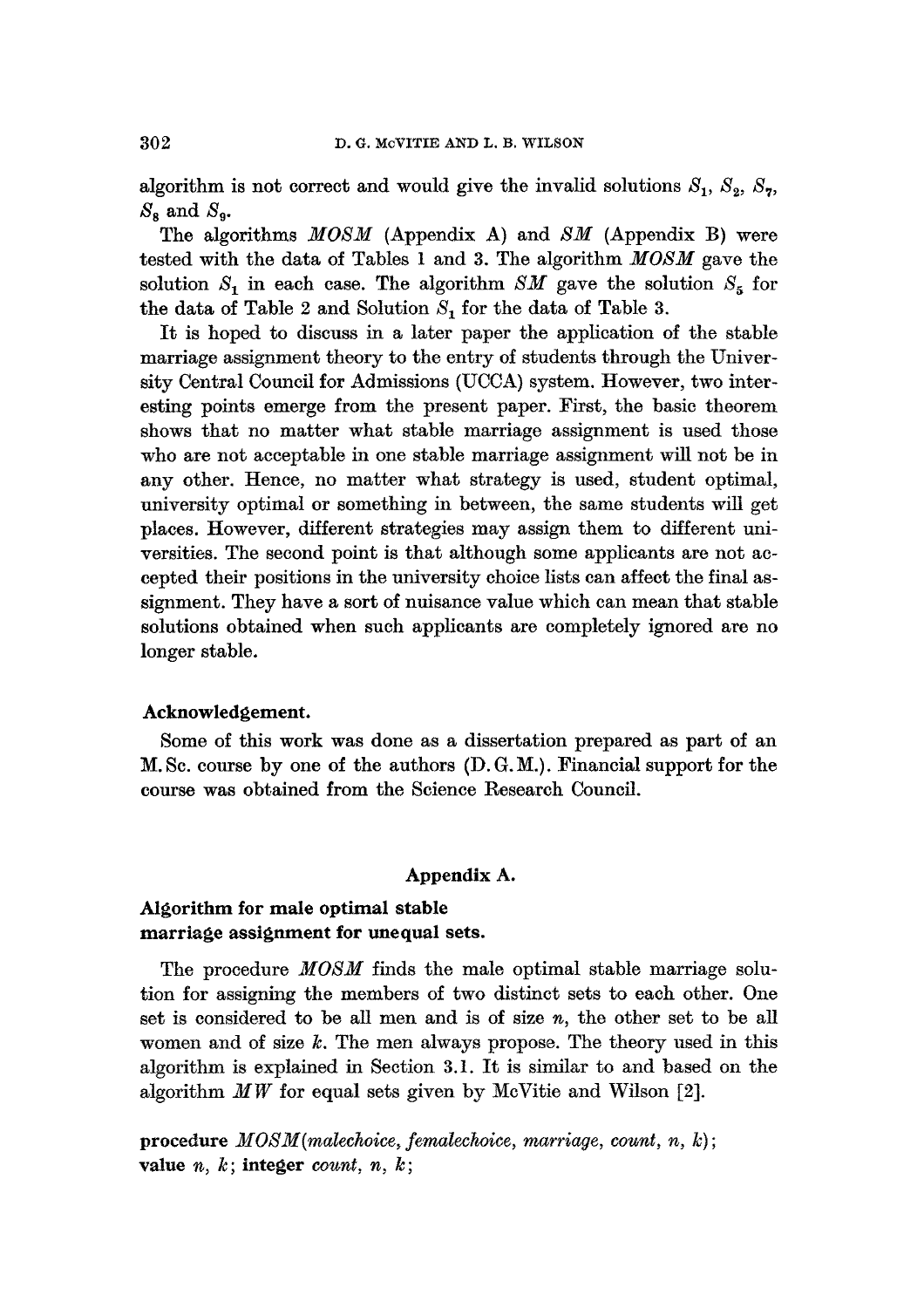**integer** array *malechoice, femalechoice, marriage;* 

comment *this procedure finds the male optimal stable marriage (MOSM) solution. It leaves the result in the integer array marriage. Thus marriage*  [i] *is the man whom the i-th woman marries. There are n men and k women thus the integer arrays have the following sizes, malechoice* $[1:n, 1:k]$ , *femalechoice*[1: $k$ , 1: $n$ ], *marriage*[1: $k$ ]. *If*  $k > n$  (*more women than men*) *then some women will be unmarried and those k- n women will have the appropriate elements of marriage zero, e.g. if marriage[i]* = 0 *at the end then woman i is unmarried.* 

*malechoice and femalechoice are the choice matrices for the men and women respectively, i.e. malechoice* $[i, j]$  *is the j-th choice of the i-th man. count is the number of proposals made before the stable marriage is found. The femalechoice array is changed to the integer array fc, where fc[i,j] is the choice number (first, second,...) of the j-th man to woman i. This new arrangement is more convenient when the women compare proposals in the procedure REFUSAL. All the women keep a dummy man 0 in*  suspense initially, this dummy man is given a choice number  $n+1$  so *he will be given up as soon as any other offer is made;* 

**begin integer i, j;** 

**integer**  $array$   $fc[1:k, 0:n]$ ,  $malecounter[0:n]$ ;

procedure *PROPOSAL(i);* value i; **integer** i;

- comment *this procedure makes the next proposal for man i, and calls the procedure REFUSAL to see what effect this proposal will have. The procedure does nothing if man i is the dummy man 0 or if man i has exhausted all his choice list;*
- *if*  $i \neq 0$  *^ malecounter*[*i*]  $\lt k+1$  then
- **begin integer**  $j$ ;  $count := count + 1$ ;
	- $j := malecounter[i]; malecounter[i] := j+1;$

*REFUSAL(i, malechoice[i,j])* 

**end;** 

```
procedure REFUSAL(i,j); value i, j; integer i, j;
```
comment *this procedure decides whether woman j should keep the man she is holding in suspense in marriage[j] or man i who has just proposed to her. Whichever she rejects goes back to the procedure PRO-POSAL to malce his next proposal;* 

*if fc[j, marriage[j]]* >  $fc[j,i]$  then

**begin integer** l;

```
l := \text{ marriage}[j]; \text{ marriage}[j] := i;
```
*PROPOSAL(l)* 

**end** else *PROPOSAL(i);* 

for  $i := 1$  step 1 until k do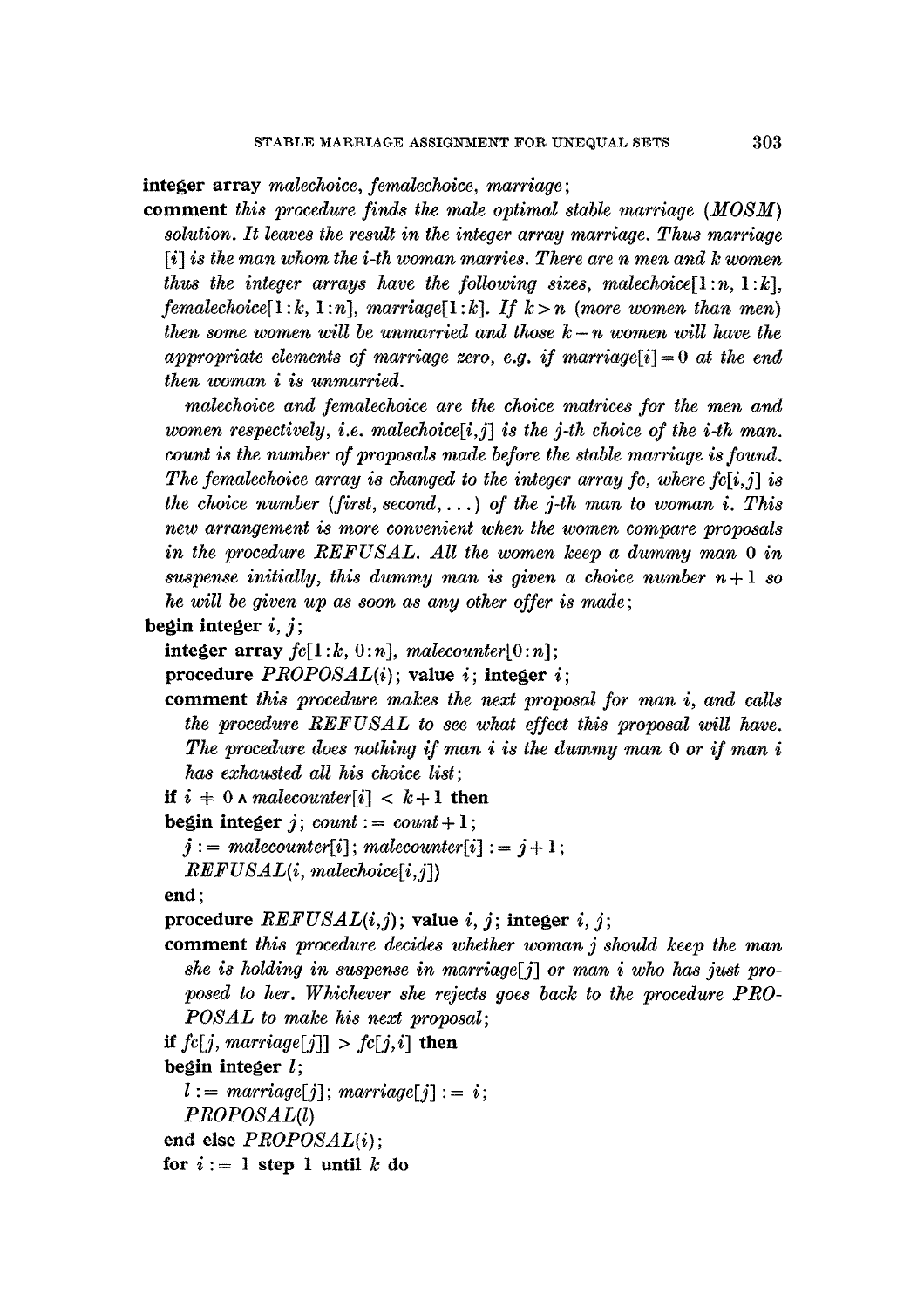**begin for**  $j := 1$  step 1 until *n* do  $fc[i, femalechoice[i,j]] := j;$  $\textit{marriage}[i] := 0; f_{i}[i, 0] := n + 1$ **end; for**  $i := 1$  step 1 until *n* do *malecounter*[i] := 1;  $count := 0;$ for  $i := 1$  step 1 until *n* do  $PROPOSAL(i)$ ; **comment** *this* **for** *statement operates the algorithm;*  **end** *of procedure MOSM ;* 

## **Appendix B.**

## **Algorithm for single stable marriage assignment for unequal sets.**

The procedure *SM* finds a single stable marriage solution for assigning the members of two distinct sets to each other. One set is considered to be all men and is of size  $n$ , the other set to be all women and of size  $k$ . The smaller set proposes. Thus, if the men are less numerous they propose and the male optimal stable solution is obtained.

In the comments of this procedure the following notation,

#### *man/woman*

is used to indicate an alternative. The first alternative is selected if there are less men than women, i.e. the men are proposing.

The theory used in this algorithm is explained in Section 3.2.

**procedure** *SM (malechoice, femalechoice, marriage, count, n,* k);

value n, k; **integer** *count, n, k;* 

**integer array** *malechoice, femalechoice, marriage;* 

**comment** *this procedure finds a single stable marriage (SM) solution. There are n men and k women, and the smaller set proposes. The optimal stable solution ]'or the smaller set is obtained. The result is left in the*  integer array marriage. Thus marriage<sup>[i]</sup> is the man whom the *i*-th woman *marries if*  $n \leq k$ , but if there are less women then marriage[i] is the woman whom the *i-th* man marries. If marriage  $[i] = 0$  at the end then that per*son is unmarried. There will be abs*  $(n-k)$  *elements of marriage zero.* 

*malechoice and femalechoice are the choice matrices for the men and women respectively, i.e. malechoice[i,j] is the j-th choice of the i-th man. count is the number of proposals made before the stable marriage is found.*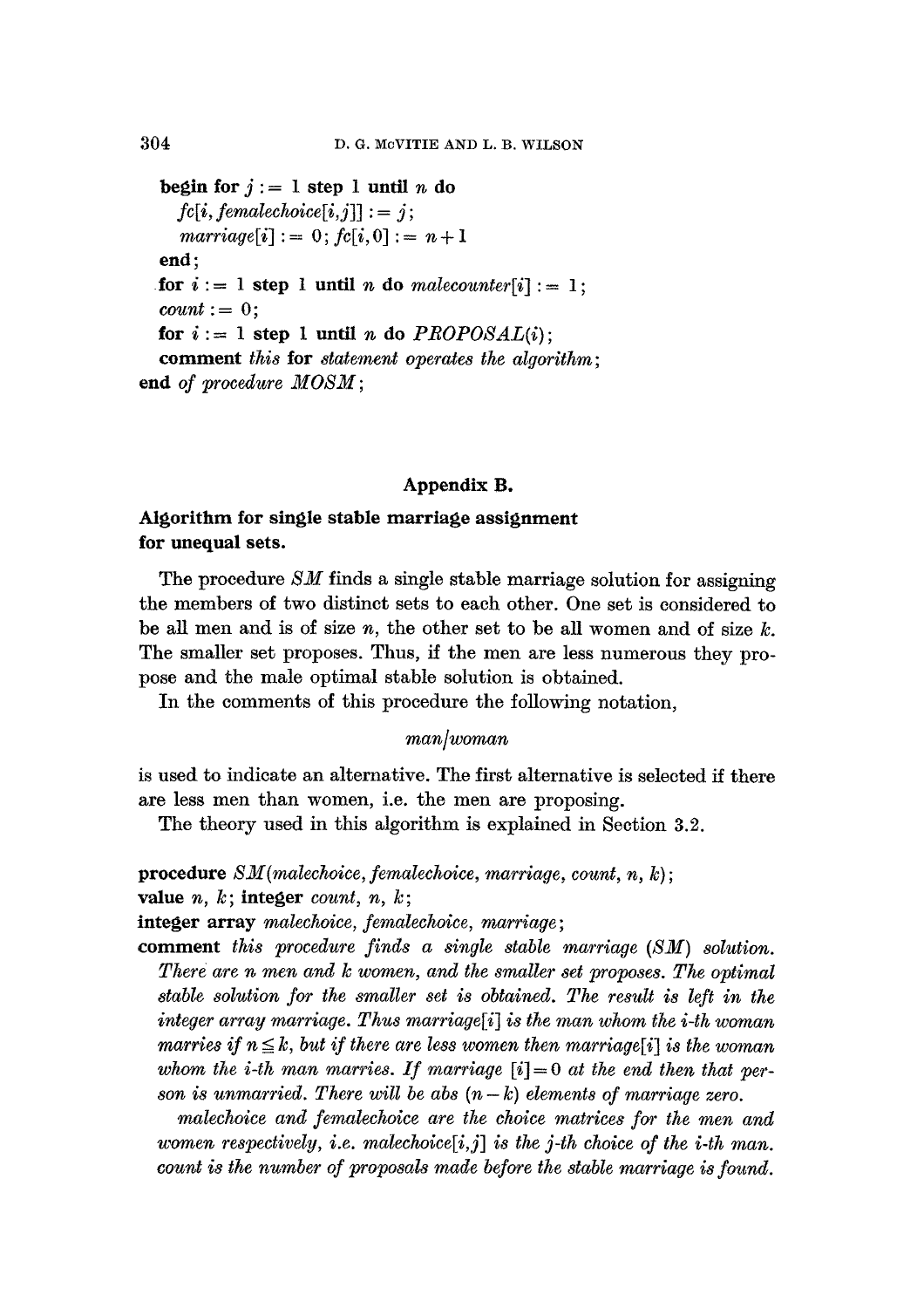The formal integer arrays should have the following sizes, malechoice  $[1:n, 1:k]$ ,  $f$ *emalechoice* $[1:k, 1:n]$ ,  $\text{marriage}[1:\text{max}(n,k)]$ ;

```
begin integer i, j, max, rain; boolean menlarger ;
```
 $m$ *enlarger* :=  $n > k$ ;

 $max :=$  if menlarger then n else k;

 $min :=$  if menlarger then k else n;

begin integer array  $ch$   $no[1:max, 0:min]$ ,  $counter[0:min]$ ; procedure *PROPOSAL(i, choice);* value i; integer i;

```
integer array choice;
```
comment *this procedure makes the next proposal for man/woman i, and calls the procedure REFUSAL to see what effect this proposal will hove. The procedure does nothing if man/woman is the dummy* O;

**if**  $i = 0$  then

begin integer j;  $count := count + 1$ ;

$$
j := counter[i]; counter[i] := j+1;
$$

*REFUSAL(i, ehoiee[i,j], choice)* 

end;

```
procedure REFUSAL(i, j, choice); value i, j; integer i, j;
```

```
integer array choice;
```
- comment *this procedure decides which of the two proposals, the one being kept in suspense or the one just received, should be retained. Whichever is rejected goes back to the procedure PROPOSAL to malce the next proposal;*
- if *ch* no[j, marriage[j]] > *ch* no[j, i] **then**

**begin integer** l;

 $l := \text{ marriage}[j]; \text{ marriage}[j] := i;$ 

*PROPOSAL(l, choice)* 

end else *PROPOSAL(i, choice);* 

for  $i := 1$  step 1 until *max* do

begin for  $j := 1$  step 1 until *min* do

*ch* no[i, if menlarger **then** malechoice[i, j]

else  $female choice[i, j]$ ] : = j;

 $\textit{marriage}[i]:= 0; \textit{ch no}[i, 0]:= \textit{min} + 1$ 

**end;** 

```
for i := 1 step 1 until min do counter[i] : = 1;
```
comment *the femalechoice/malechoice array is changed to the integer array ch no, where ch no[i,j] is the choice number (first, second,...) of the j-th man/woman to woman/man i. This new arrangement is more convenient when the women/men compare proposals in the*  procedure REFUSAL. All the women/men keep a dummy 0 in sus-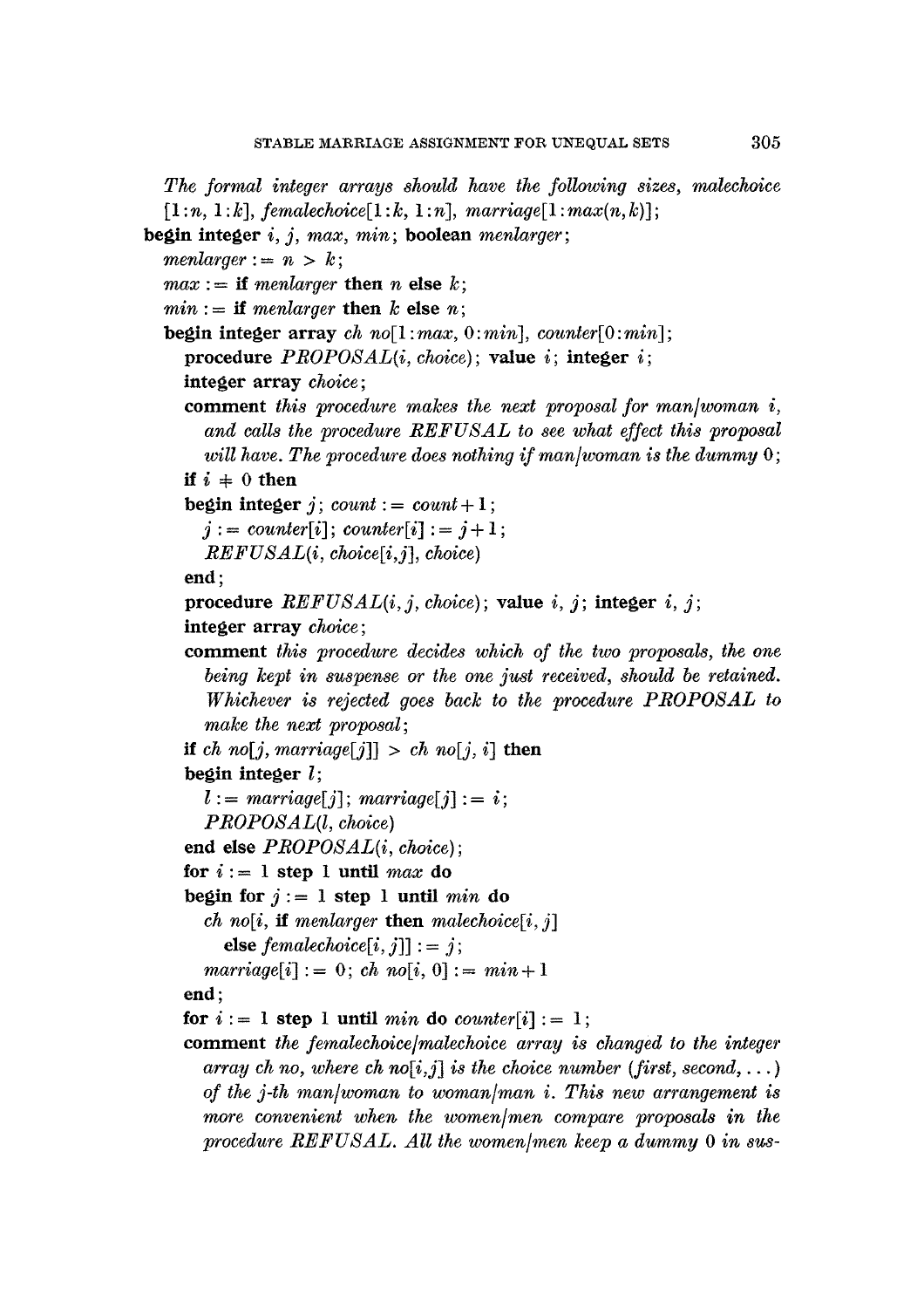*pense initially, this dummy is given a choice number*  $min(n, k) + 1$ *so that it will be given up as soon as any other offer is made;*   $count := 0$ :  $$ **if** *menlarger* **then** *PROPOSAL(i, femalechoice)*  **else** *PROPOSAL(i, malechoice) ;*  **comment** *this* **for** *statement operates the algorithm, the smaller set proposing;*  **end end** *of procedure SM ;* 

#### **Appendix C.**

## **Algorithm for all the stable marriage assignments for unequal sets.**

The procedure *ALL STABLE MARRIAGES RECT* finds all the possible stable marriage solutions for assigning the members of two distinct sets to each other. The sets are considered to be of sizes  $n$  and  $k$  with  $n \geq k$ . The larger set propose. This means when using the procedure we must call the parameters in the correct order. For example, suppose the actual parameters are,

 $m$  — the number of men  $w$  -- the number of women *malechoice --* the choice matrix of the men *femalechoice --* the choice matrix of the women  $P$  -- procedure name corresponding to the formal parameter *STABLE MARRIAGE* 

If there are more men than women we call the procedure by the statement *ALL STABLE MARRIAGES RECT (malechoice, femalechoice, m, w, P*); however, if there are more women than men the procedure call should be, *ALL STABLE MARRIAGES RECT (femalechoice, malechoice, w, m,* P);

The actual procedure  $(P \text{ in the above example})$  which corresponds to the formal parameter *STABLE MARRIAGE* has to be written by the user. This procedure will be entered each time a new stable marriage solution has been formed, and the new answer will be in the parameter "marriage" whilst the parameter "count" will contain the number of proposals made. What the user writes in the actual procedure will de-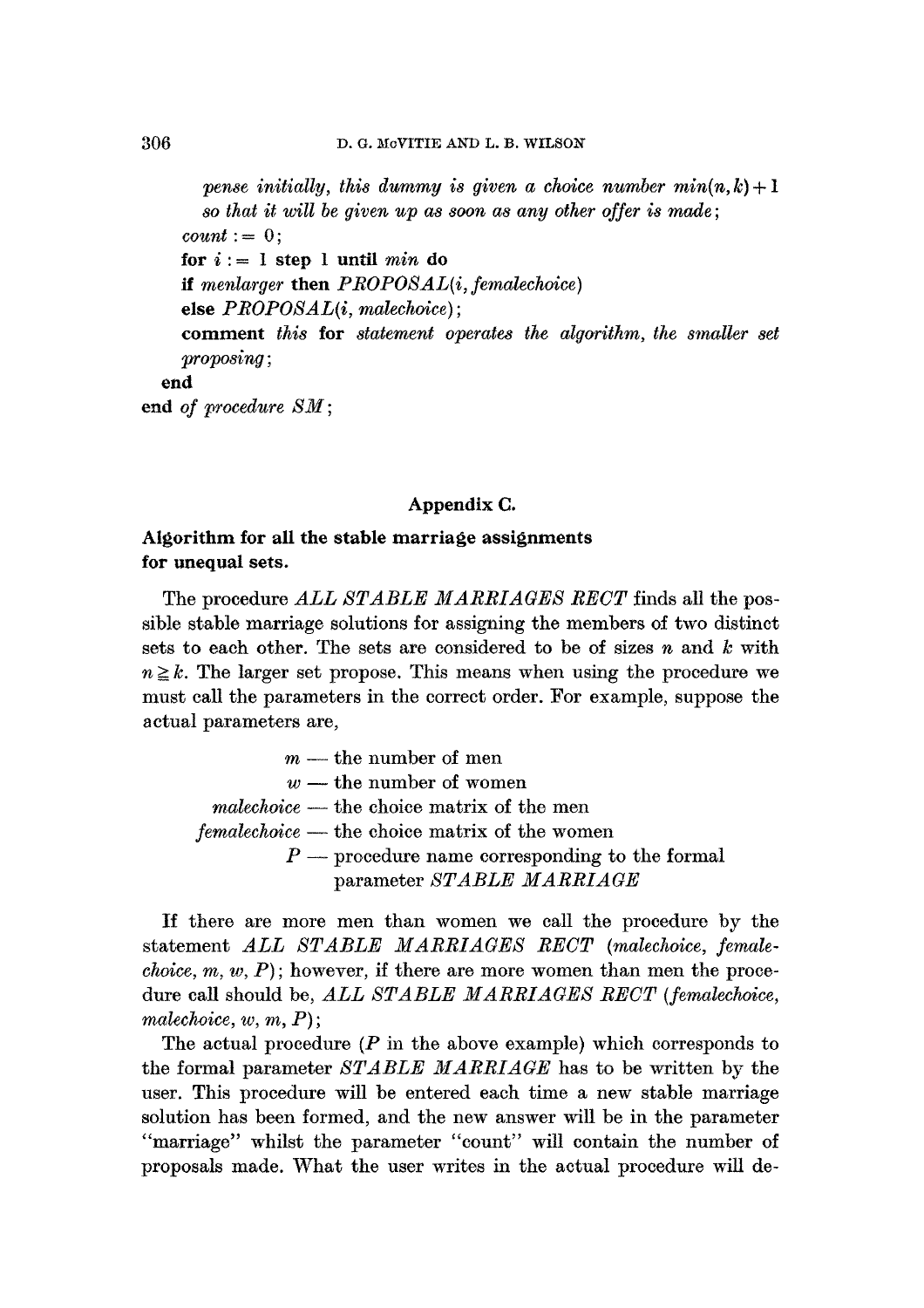pend on how he intends to use the stable marriage solutions when they are found.

In the comments in the procedure the following notation,

#### *man/woman*

has been adopted to indicate an alternative. The first alternative is selected if there are more men than women, i.e. the men are proposing.

The theory used in this algorithm is explained in Section 3.3. A previous algorithm *ALL STABLE MARRIAGES* was given by McVitie and Wilson [2] for the case of equal sets and many of the ideas in it carry over to the unequal set case.

## **procedure** *ALL STABLE MARRIAGES RECT(choicenk, choicekn, n, k, STABLE MARRIAGE) ;*

value *n, k, choicekn;* integer n, k;

 $i$ nteger array *choicenk, choicekn;* procedure *STABLE MARRIAGE;* 

comment *this procedure finds all the stable marriage solutions. It assumes that*  $n \geq k$  *and choicenk is the choice matrix of the larger set n, and choicekn is the choice matrix of the smaller set k. The larger set n pro*poses. STABLE MARRIAGE(marriage, n, k, count) is a procedure *with 4 parameters which has to be written by the user and which is entered when a new stable marriage solution is formed after count proposals. The integer array marriage contains the solution. Thus marriage[i] is the member of the larger set whom the i-th member of the smaller set marries;* 

**begin** procedure *breakmarriage(malecounter, marriage, i, count);* 

value *malecounter, marriage, i, count;* 

**integer** *i, count;* integer array *malecounter, marriage;* 

comment *this procedure breaks the marriage of person i;*  **begin integer j;** 

 $marriage[choicenk[i, malecounter[i] - 1]] := -i;$ *proposal(i, malecounter, marriage, count);* 

**if**  $\rightarrow$  *success* then goto  $EXIT$ ;

*STABLE MARRIAGE(marriage, n, k, count);* 

for  $j := i$  step 1 until  $n-1$  do

*breakmarriage(malecounter, marriage, j, count) ;* 

comment *the lower limit i in the above* for *statement is the application*  of the rule which states that after a successful breakmarriage opera*tion on man i we restrict further breakmarriages to men*  $\geq i$ ; for  $j := i + 1$  step 1 until  $n - 1$  do  $unchanged[j] := true;$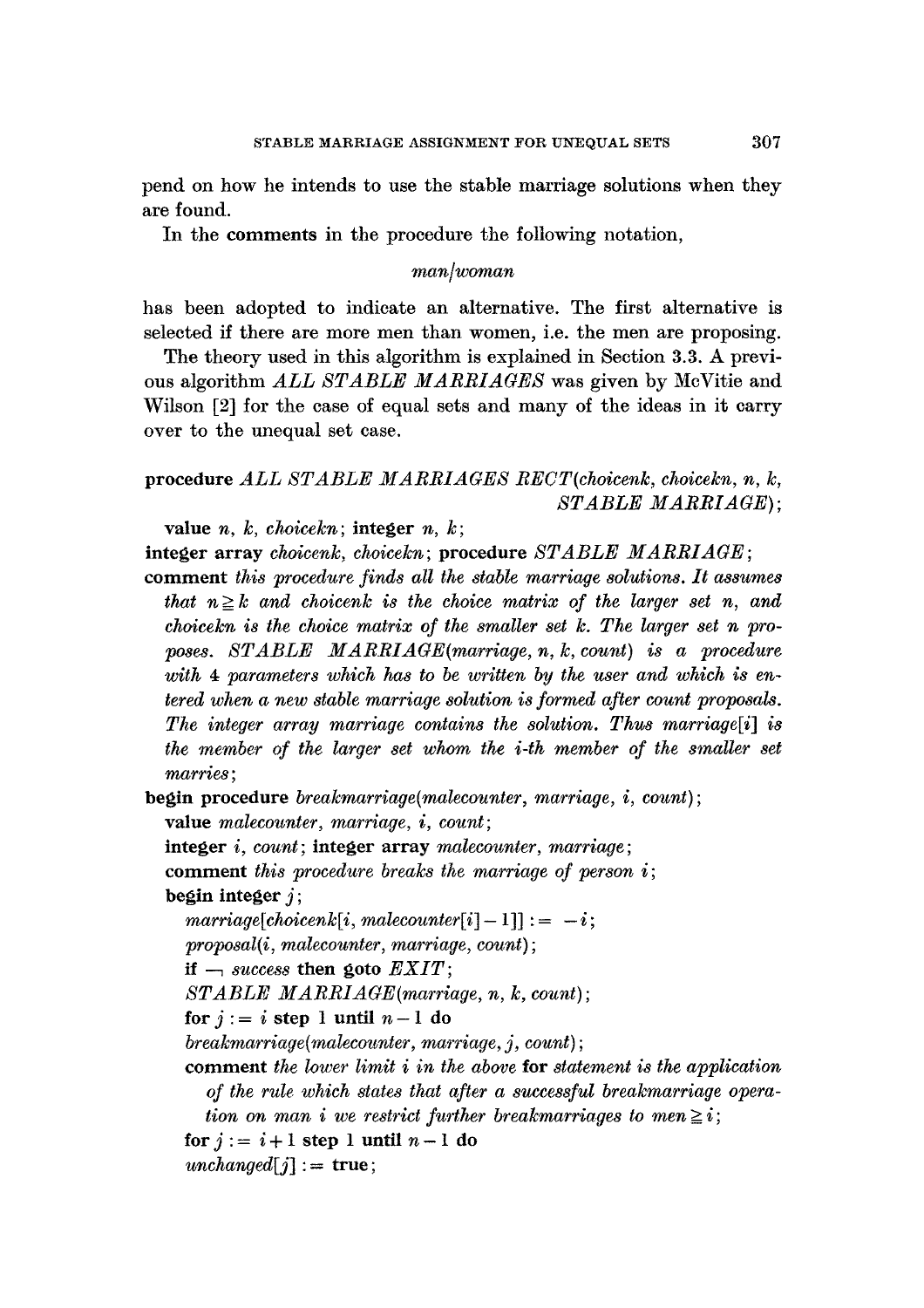$EXIT: unchanged[i] := false;$ 

**end** *of breakmarriage ;* 

procedure *proposal(i, malec, marriage,* c) ; value i;

integer i, c; **integer array** *malec, marriage;* 

- comment *in this procedure man/woman i proposes to the next woman/man in his/her choice list, and calls the procedure refusal for this woman] man. If i is negative on entry then a successful breakmarriage operation has been completed and a new stable marriage found. If the boolean success is made* **false** *during a breakmarriage operation then it means that this breakmarriage has failed;*
- if  $i < 0$  then *success* := true

```
else if i = 0 v \text{malec}[i] = k + 1 v \text{---} unchanged[i]
```

```
then success := false
```
else begin  $c := c + 1$ ;  $j := malec[i]$ ;  $male[i] := j + 1$ ;

```
refusal (i, choicenk[i, j], malec, marriage, c)
```
**end** *of proposal;* 

procedure *refusal(i, j, malec, marriage,* c); value i, j;

- integer i, j, c; integer array *malec, marriage;*
- comment *this procedure decides which of the two proposals, the one being kept in suspense or the one just received, should be retained. Whichever is rejected goes back to the procedure proposal to make the next proposal; if choice*[*j*, *abs(marriage*[*j*])] > *choice*[*j*, *i*] then
- **begin integer**  $s$ ;  $s :=$  marriage[j];

```
marriage[j] := i; proposal(s, malec, marriage, c);
```
- **end** else *proposal(i, malec, marriage,* c);
- integer array *marriage]1* :k], *counter[O:n],*

```
choice[1:k, 0:n]; boolean array unchanged[0:n];
```
- **integer** *i, j, count, t;* **boolean** *success;*
- comment *the boolean array unchanged is used to ensure that during a breakmarriage operation started on man i only men*  $\geq i$  propose. The *boolean success is set* true *if breakmarriage to man i leads to a new stable marriage solution, otherwise it is set* false. *The integer array counter keeps a record of the proposals made by the larger set;*
- for  $i := 1$  step 1 until k do
- **begin for**  $j := 1$  step 1 until *n* do

 $choice[i, choice[k, j]] := j;$ 

 $choice[i, 0] := n + 1; marriage[i] := 0$ 

**end;** 

comment *the choice matrix of the smaller set choicekn is rearranged in the array choice so that comparisons of proposals in the procedure refusal can be conveniently made. A dummy person 0 is assigned to*